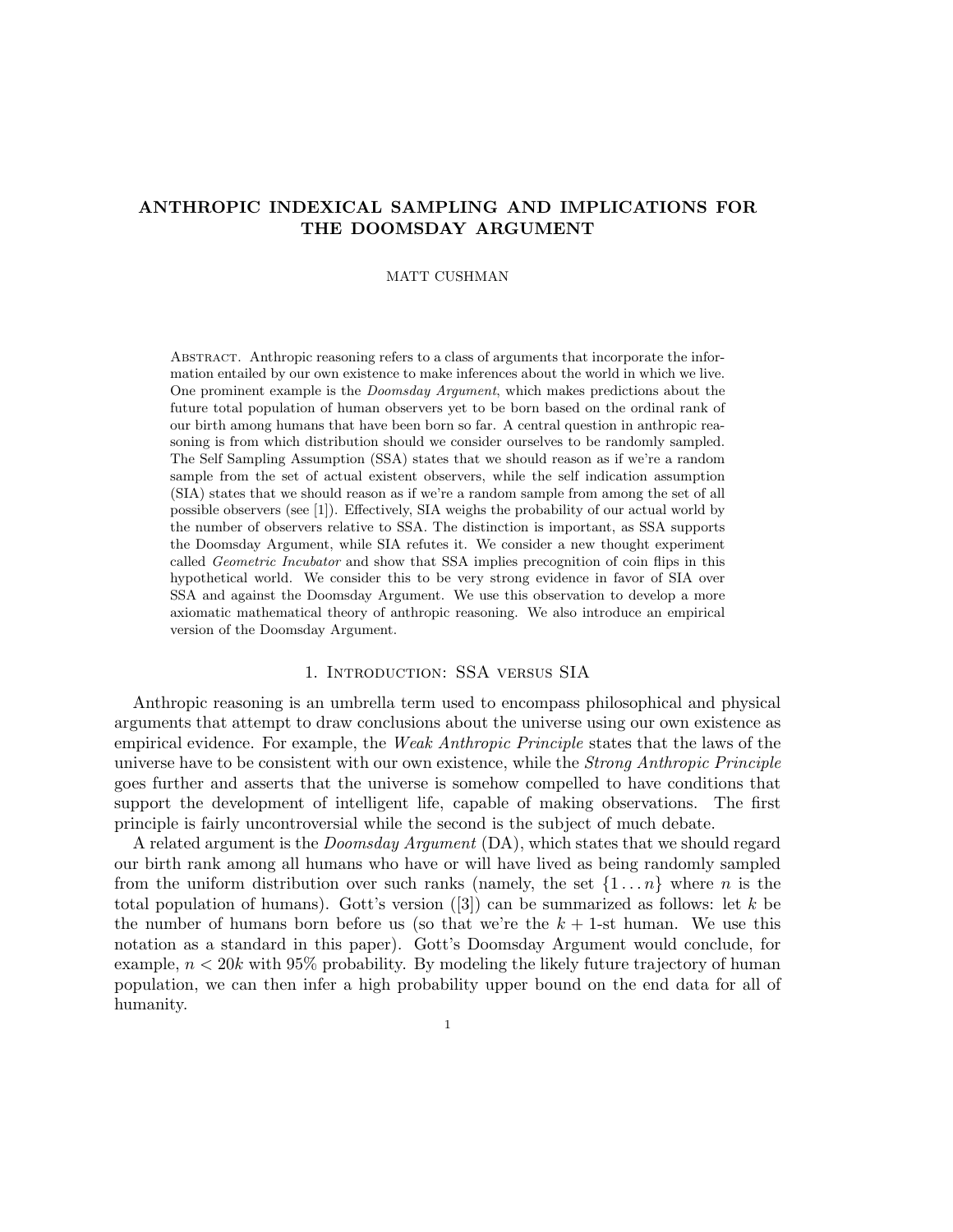Another version by Leslie  $([4], [5])$  simply argues that a Bayesian shift in probabilities in favor of earlier demise of humanity is warranted. While the conclusion is somewhat weaker and less specific numerically, Leslie takes considerable care to consider the philosophical assumptions underpinning his argument.

There are two common "assumptions" that have been debated in the philosophical community to address such questions (they are not so much "assumptions", but rather /em proposals on how to properly assign credences to various states of the world). Known as the "self-sampling assumption" or SSA and the "self-indication assumption" or "SIA", the difference focuses on how one should condition on indexical information including knowledge of one's birth rank. These two assumptions are usually stated as follows:

- Self Selection Assumption (SSA): All other things equal, an observer should reason as if they are randomly selected from the set of all actually existent observers (past, present and future) in their reference class.
- Self Selection Assumption (SIA): All other things equal, an observer should reason as if they are randomly selected from the set of all possible observers.

As Olum ([6] points out and we explicate below, the Doomsday Argument holds under SSA, while the probability shift in SIA exactly cancels out Leslie's probability shift in SIA. Hence, under SIA, the Doomsday Argument would be considered invalid. As mentioned above, we argue below that SIA is the only reasonable way to assign credences without reliance on some sort of supernatural capabilities.

A clear distinction between SSA and SIA is demonstrated by the Incubator thought experiment  $(|1|)$ :

**Thought Experiment 1** (Incubator). In an otherwise empty world, a machine called "the incubator" kicks into action. It starts by tossing a fair coin. If the coin falls tails then it creates one room and a man with a black beard inside it. If the coin falls heads then it creates two rooms, one with a black-bearded man and one with a white-bearded man. As the rooms are completely dark, nobody knows his beard color. Everybody who?s been created is informed about all of the above. You find yourself in one of the rooms.

The basic question is: what credence do you assign to the coin having had landed heads? In SSA, being born provides no information about the coin flip, as your existence is compatible with both results of the coin flip. Hence, the credence is 0.5.

In SIA, the answer differs. When we awaken, we consider three possibilities: tails and we're the first person, or heads and we're one of two distinct people. Hence, our credences at  $1/3$  for tails and  $2/3$  for heads.

What is the essential difference between the two? In both, there is a set of objective, independent of observer "world-states", given by the coin flips. We'll call this set  $X = \{H, T\}$ , with probability distribution  $P\{F = H\} = P\{F = T\} = 0.5$ . For each world-state, there is a number of observers  $N(x)$  for  $x \in X$ . In other words, N is a N-valued random variable. SSA says that the subjective probability distribution on  $X$  of an observer emerging from the incubator remains unchanged, while SIA says the observer should reweigh it by the number of observers created.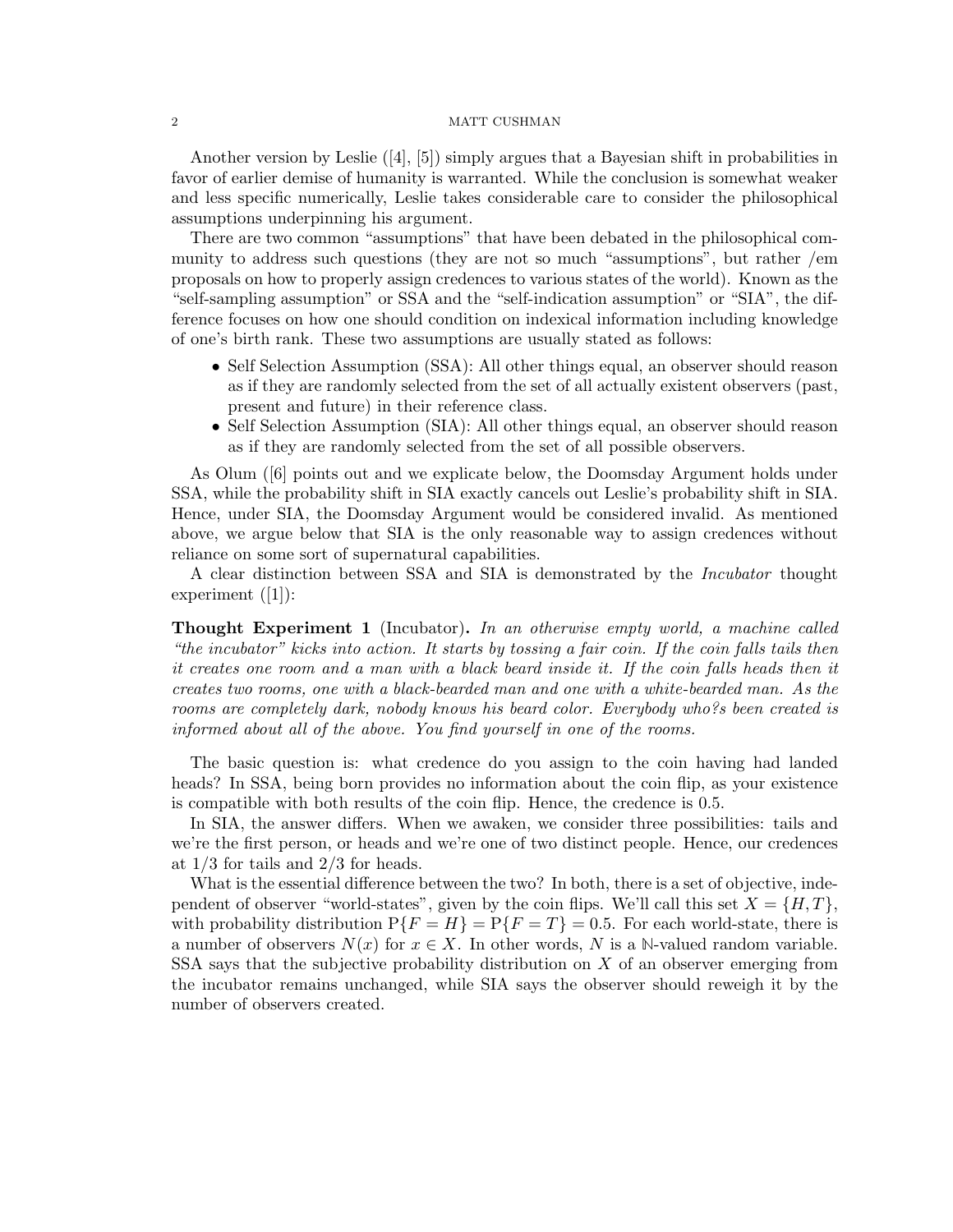More generally and formally, we characterize SSA and SIA in the following manner. Given a probability distribution on the total population of observers  $N$ , then SSA and SIA are methods of computing subjective credences  $\nu(n, k)$  for a member of the population on the set of pairs  $(n, k)$ , where n is the total populations of observers and k is the number of observers created prior to the creation of that new observer (so that  $k = 0$  for the first observer and  $k = n - 1$  for the final observer). Let K be the random variable of our birth index (the number of humans having been born before us). Both SSA and SIA satisfy the following two properties:

**Definiton 1** (Consistency). The credence that  $K \geq N$  is zero. The observer can't have been created AFTER all observers have been created.

**Definiton 2** (Copernican Principle). For any two natural numbers  $k_0$  and  $k_1$  less than n, the credence of  $(N, K) = (n, k_0)$  and  $(N, K) = (n, k_1)$  should be the same (no one has any special, privileged position a priori. We are equally likely to have been created with any observer's birth rank).

They do differ in the following way, however: (Note: we are writing probability mass functions of the discrete random variables N and K as  $\nu(n,k)$  in these equations for notational simplicity)

SSA Self sampling assumption. The marginal distribution of N for a newly created observer is the prior distribution of N. So, for  $k < n$ :

$$
\nu_{\text{SSA}}(n,k) = \frac{\mu(n)}{n}
$$

SIA Self indication assumption. The marginal credence of  $n$  is the prior distribution  $n$ weighted by the number of obsevers. This is itself a new probability distribution on X, which we denote  $\mu_{\text{SIA}}(n)$ . So, for  $k < n$ :

$$
\nu_{\text{SIA}}(n,k) = \frac{\mu_{\text{SIA}}(n)}{n}
$$

$$
\mu_{\text{SIA}}(n) = \frac{n \cdot \mu(n)}{\sum_{m=0}^{\infty} m \cdot \mu(m)}
$$

What arguments are there for and against SSA and SIA? There are many, with the most crucial argument against SIA being the "presumptuous philosopher".

**Thought Experiment 2** (Presumptuous Philosopher). It is the year 2100 and physicists have narrowed down the search for a theory of everything to only two remaining plausible candidate theories, T1 and T2 (using considerations from super-duper symmetry). According to T1 the world is very, very big but finite, and there are a total of a trillion trillion observers in the cosmos. According to T2, the world is very, very, very big but finite, and there are a trillion trillion trillion observers. The super-duper symmetry considerations seem to be roughly indifferent between these two theories. The physicists are planning on carrying out a simple experiment that will falsify one of the theories. Enter the presumptuous philosopher: "Hey guys, it is completely unnecessary for you to do the experiment, because I can already show to you that T2 is about a trillion times more likely to be true than T1 (whereupon the philosopher explains SIA)!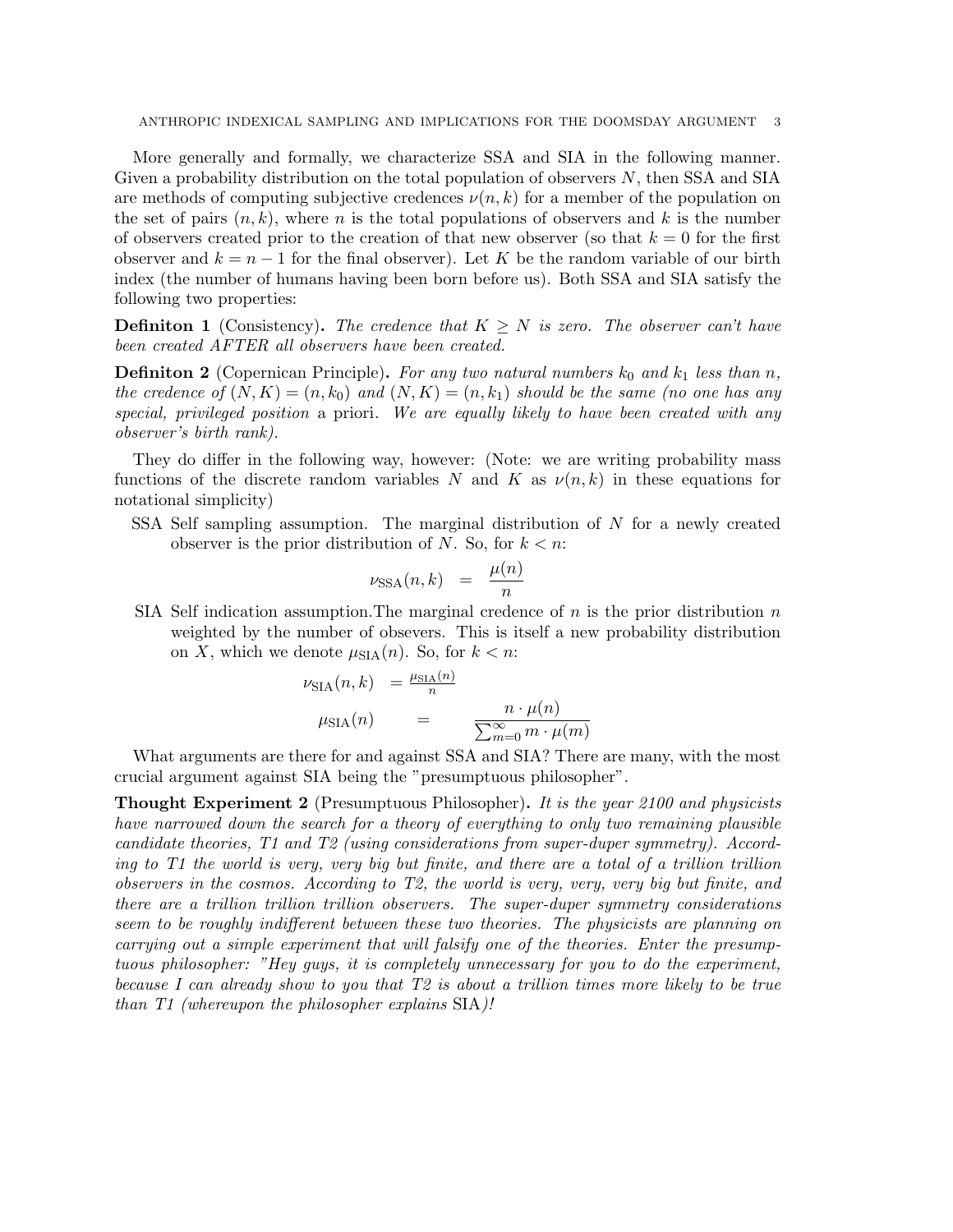Indeed, it seems magical that the presumptuous philosopher could conjure such a result out of thin air. The methodological supremacy of empirical science, as opposed to armchair philosophizing, seems to dictate that we need to accept SSA over SIA. However, we prove below that the reverse is actually the case: it is SSA that enables paradoxical predictions by armchair philosophizing (a particularly stark example being probabilistic precognition of the results of coin flips), and SIA that saves us from it. While it is true that SIA would enable us to draw the conclusion given the narrow and contrived statement of the problem, there is no paradox as discussed below in Section 5.

### 2. GEOMETRIC INCUBATOR

We begin with a modification of Thought Experiment 1:

**Thought Experiment 3** (Geometric Incubator). Suppose in an otherwise empty universe a machine attached to an incubator flips a possibly biased coin which lands heads with probability  $p \in (0, 1)$  and tails with probability  $1-p$ . The coin flips are independent events. The machine continues flipping coins until a tails appears so that the sequence of flips is some number – possibly zero – of heads followed by a single tails. After each heads, the machine runs the incubator, creating a new human being.

Suppose you wake up as an observer in this world and want to make statistical inferences about the future coin flips and the distribution of  $n$ , the total population of humans. In particular:

- (1) What is the probability that the next coin flip is tails?
- (2) What is the probability distribution you should assign to (random variable)  $N$ , the number of human beings that will ever be created in this universe?

Let  $X$  be the set of all such sequences of flips. As in Incubator above, we think of  $X$ as being the set of "states of the world" for this universe. We can identify  $X$  with  $\mathbb N$  by identifying a sequence of coin flips in  $X$  with the number of heads in the sequence.

The one piece of information you gain upon emerging from the incubator is that you are the  $K + 1$ -th human: you can observe K humans that were born before you for some natural number K. The total final population of humans  $N$  is simply the number of heads in the completed sequence of flips. By definition, as you observe  $K$  other humans, we must have  $K < N$ . Therefore, the probability of the next coin flip being tails is the same as the probability that you are the final human. In other words, letting  $NT$  be the event that the  $k + 2$ nd (which is the next) coin flip is tails, then  $P(NT) = P(N = K + 1)$ . Hence, questions 1 and 2 are related. A priori, n is distributed *geometrically*. The probability of exactly n observers is the same as flipping n heads in a row followed by a tails. The probability mass function of the distribution of N is  $P(N = n) = p^{n}(p - 1)$  for  $n \in \mathbb{N}$ . In particular, because  $p < 1$  we see  $Pr(n = 0) = 1 - p > 0$ .

This system is *memoryless* in the sense that knowing that the population count  $N$  is at least  $n_0$  for some fixed  $n_0$  provides no additional information on the distribution of  $N - n_0$ . More precisely, the distribution of  $N - n_0$ , conditioned on  $N \geq n_0$  is also geometrically distributed with parameter p. Intuitively, knowing the first n flips tells us nothing about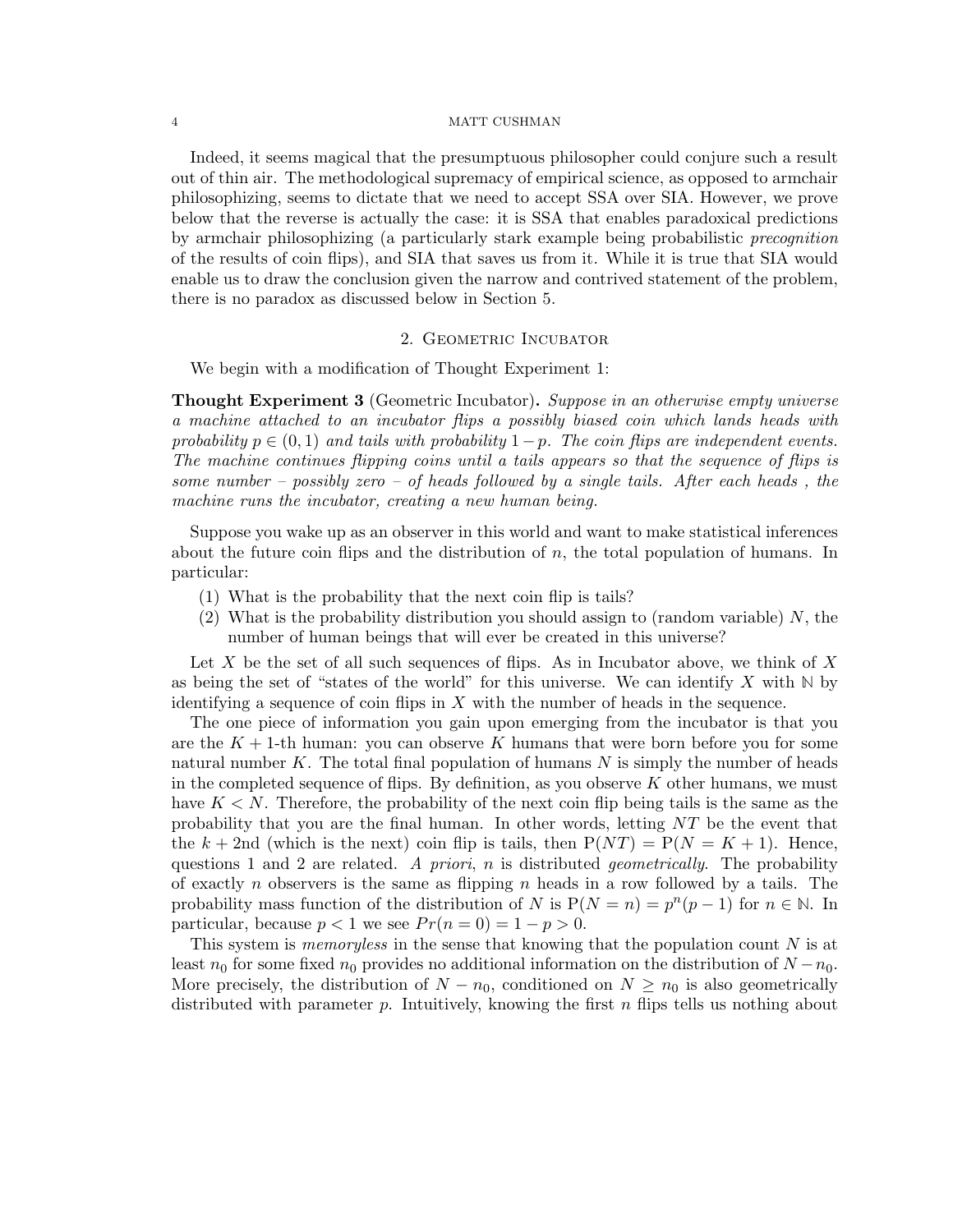the subsequent flips. The distribution of the number of humans yet to be created after the creation of the  $n_0$ -th human is independent of  $n_0$ .

Thus, the following fact seems self-evident: Each human created should believe that the probability that the next coin flip is tails is  $1 - p$ , regardless of their birth rank k, the number of observed humans so far, and whether or not they've see the rest of the human population or not. We refer to this property as the no-precognition property. In fact, given the assumptions of the thought experiment, no human should have any information about any future coin flip, and should continue to have credence  $p$  for it coming up heads. The negation would be a form of *precognition*: at least one human being would be created with some probabilistic information about the result of some future coin flip.

We now apply the definitions of SSA and SIA to determine the subjective probability distribution of the number of future humans for each human as they are created. As mentioned above, we will see that in the case of SSA, the probability of tails will actually exceed  $1 - p$ . This is the famous *Doomsday Argument* applied to our toy universe. Under SIA, the probability remains unchanged.

2.1. The SSA Case. Recall that under SSA, the probabilities of the underlying state space are unchanged and the various indices within the population count  $n$  are equally probable. Let  $\nu_{SSA}$  be the probability measure on pairs  $(n, k) \in BBN \times N$  corresponding to SSA. For convenience, we will slightly abuse this notation and write  $\nu_{SSA}(n, k)$  for the credence that a human would have for the statement "I am the  $k+1$  human born out of a total population of n humans" (the point density function for this distribution). According to the definition of SSA, this is the unique probability distribution  $\nu_{SSA}$  on pair of natural numbers  $(n, k)$  such that

- (1)  $P\{k \geq n\} = 0$
- (2) Each index k compatible with a given population size n has the same credence. In other words,  $\nu_{SSA}(n, k_0) = \nu_{SSA}(n, k_1)$  for  $k_0, k_1 < n$ .
- (3) The marginal probability distribution of n under  $\nu_{SSA}$  matches that of  $\mu$

Translating directly into an explicit formula for  $\nu_{SSA}(n, k)$  is straightforward, just dividing the pdf of the geometric distribution on n equally across the n values of k that are non-zero:

$$
\nu_{\text{SSA}}(n,k) = \begin{cases} 0 & \text{if } k \ge n \\ \frac{p^{n-1}(1-p)}{n} & \text{if } k < n \end{cases}
$$

One minor technical note: it would be tempting to write  $p^{n}(1-p)/n$  for the  $k < n$ case above, however this is not a probability distribution because there is no  $k < n$  in case  $n = 0$ . So, we need to normalize by the set of cases in which  $n > 0$ , which happens precisely when the first flip is heads, i.e.  $p$  of the time. This is related to the "dicontinuity" noted by Olum and referred to previously.

2.2. The SIA Case. We obtain different answers under SIA of course. We need to weight the probability of each sequence of coin flips by the number of observers produced in each.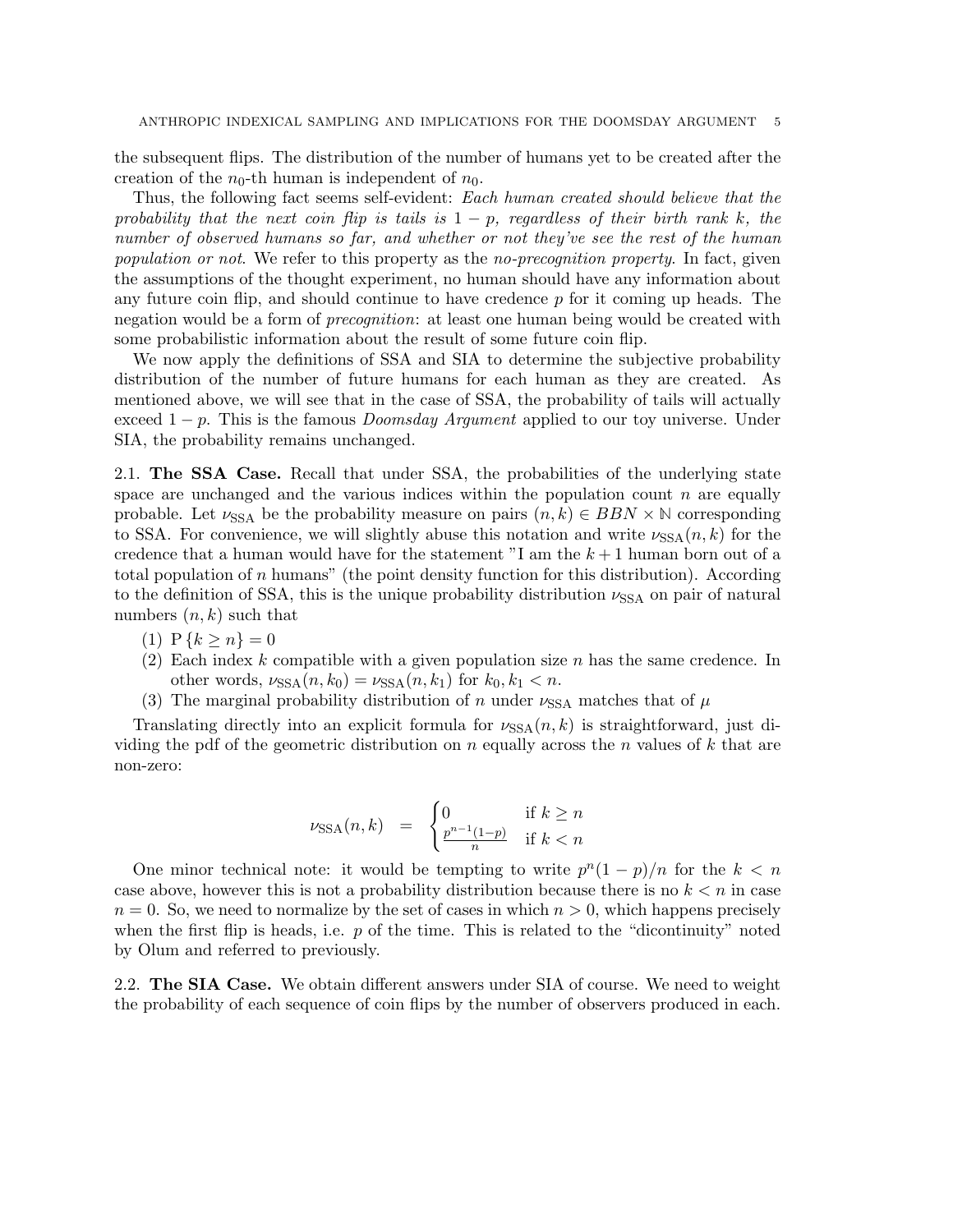If  $n+1$  is the total number of coin flips, there are n heads followed by a single tail, which results in  $n$  observers. This is a slightly more involved "global" computation but still easily done. The probability distribution on n is proportional to  $n(1-p)p^n$ . This needs to be normalized to have sum 1 over all n. Using basic calculus (recounted in Lemma 1 at the end of this paper) we obtain

$$
\sum_{n=0}^{\infty} n p^{n} (1-p) = (1-p) \frac{p}{(1-p)^{2}}
$$

$$
= \frac{p}{1-p}
$$

So,  $\mu_{\text{SIA}}(n) = n(1-p)p^{n}/(p/(1-p)) = np^{n-1}(1-p)^{2}$ . Hence, given  $k, n \in \mathbb{N}$  with  $k < n$ , the probability (under SIA) that we're the  $k+1$ -th individual of n total observers is  $\nu_{\text{SIA}}(n,k) = \mu_{\text{SIA}}(n)/n = p^{n-1}(1-p)^2$ . Putting it all together, the point density function for SIA is:

$$
\nu_{\text{SIA}}(n,k) = \begin{cases} 0 & \text{if } k \ge n \\ p^{n-1}(1-p)^2 & \text{if } k < n \end{cases}
$$

2.3. Coin Flip Credences. Let us return to our original questions. Suppose we emerge from the incubator an observer exactly k other humans that were created before us (so that we're the  $k + 1$  human created). What is the probability that the next flip is tails? This is equivalent to the probability that there are exactly  $n = k + 1$  humans given that there are at least  $k+1$  humans. In terms of our indexical space,  $\nu(k+1,k)/\sum_{n=k+1}^{\infty}\nu(n,k)$ .

Under the assumptions of SSA we can compute this as follows:

$$
P_{SSA}(\text{next tails}|\text{created as } k+1\text{-th person}) = \frac{\nu_{SSA}(k+1, k)}{\sum_{n=k+1}^{\infty} \nu_{SSA}(n, k)}
$$
  
= 
$$
\frac{p^{k}(1-p)/(k+1)}{\sum_{n=k+1}^{\infty} p^{n-1}(1-p)/n}
$$
  
= 
$$
\frac{p^{k+1}/(k+1)}{\sum_{n=k+1}^{\infty} p^{n}/n}
$$
  

$$
\geq \frac{p^{k+1}/(k+1)}{\sum_{n=k+1}^{\infty} p^{n}/(k+1)}
$$
  
= 
$$
\frac{1}{\sum_{m=0}^{\infty} 1/p^{m}}
$$
  
= 
$$
1-p
$$

So, in general, this is greater than and not equal to  $1 - p$ . Thus SSA in this case enabled *precognition* of the future coin flip. The probability of tails is strictly larger than the intrinsic probability  $1 - p$  of tails. Intuitively this does make sense given the stated logic behind SSA. If we assume that we're a random sample among the set of humans that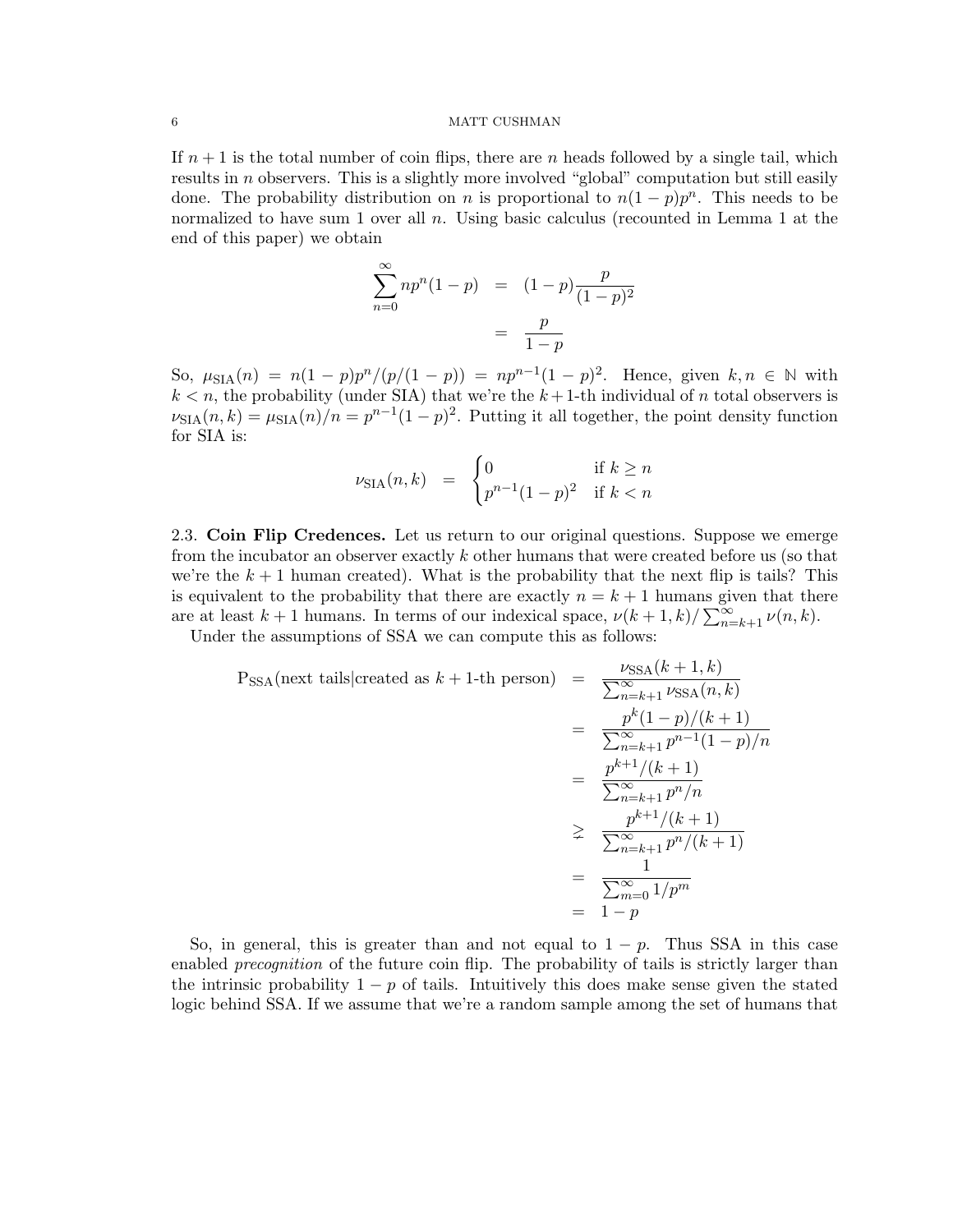actually exist, our index in this set does imply something about the total set of humans to exist in the future, and hence the probability of the coin flip.

Conversely, for the SIA case we see

$$
P_{\text{SIA}}(\text{next tails}|\text{created as } k+1\text{-th person}) = \frac{\nu_{\text{SIA}}(k+1, k)}{\sum_{n=k+1}^{\infty} \nu_{\text{SIA}}(n, k)}
$$
  
= 
$$
\frac{p^{k}(1-p^{2})}{\sum_{n=k+1}^{\infty} p^{n-1}(1-p^{2})}
$$
  
= 
$$
\frac{p^{k+1}}{\sum_{n=k+1}^{\infty} p^{k}}
$$
  
= 
$$
\frac{1}{\sum_{m=0}^{\infty} p^{m}}
$$
  
= 
$$
(1-p)
$$

This is exactly the probability one would expect to see tails. Thus, there is no precognition in this case.

To summarize: under the assumptions of SSA, the probability of tails for the next flip for the *n*-th observer born is strictly greater than  $1 - p$ . However, for SIA, the probability remains precisely  $1 - p$ . This suggests a deeply paradoxical, borderline paranormal, result regarding SSA which we therefore reject.

This argument is in fact a mathematical generalization of the "discontinuity" argument against SSA mentioned in [6] (page number ?). Olum points out that in SSA, every world with an observer consistent with our existence receives equal weight, while of course worlds with no observers receive no weight. So, for example, the standard Incubator problem gives probability 1/2 to both heads and tails as in both cases the world contains observers whose experience is consistent with our experience. However, if one modifies Incubator to give either 0 or 1 observer, we know the result of the coin flip with certainty. This discontinuity seems dissatisfying in this particular case. In a sense, our argument shows that this discontinuity in the extremes actually is a result of consistent precognition effects that pervade many more regular cases.

A related thought experiment was proposed by Leslie himself in [5]. Called the Shooting-Room Paradox, it proceeds as follows:

**Thought Experiment 4** (Shooting-Room). First a batch of ten people are led into this room. A pair of dice is thrown in front of their eyes. If a double six comes up they are all shot. Otherwise they leave the room safely and a new batch, this one containing a hundred people, is thrust in. The process continues, with each consecutive batch ten times larger than the previous one, until there is a double six; whereupon the people in the room at that time are shot and the experiment ends. (quoted from Bostrom).

Leslie's observation is the paradox that, since the probability that any one generation is killed is 1/36, this should be the probability of survival. However, after the fact on can easily compute that approximately 90% of the people that are ever in the room are shot. By this measure, it looks like the probability should be 90%.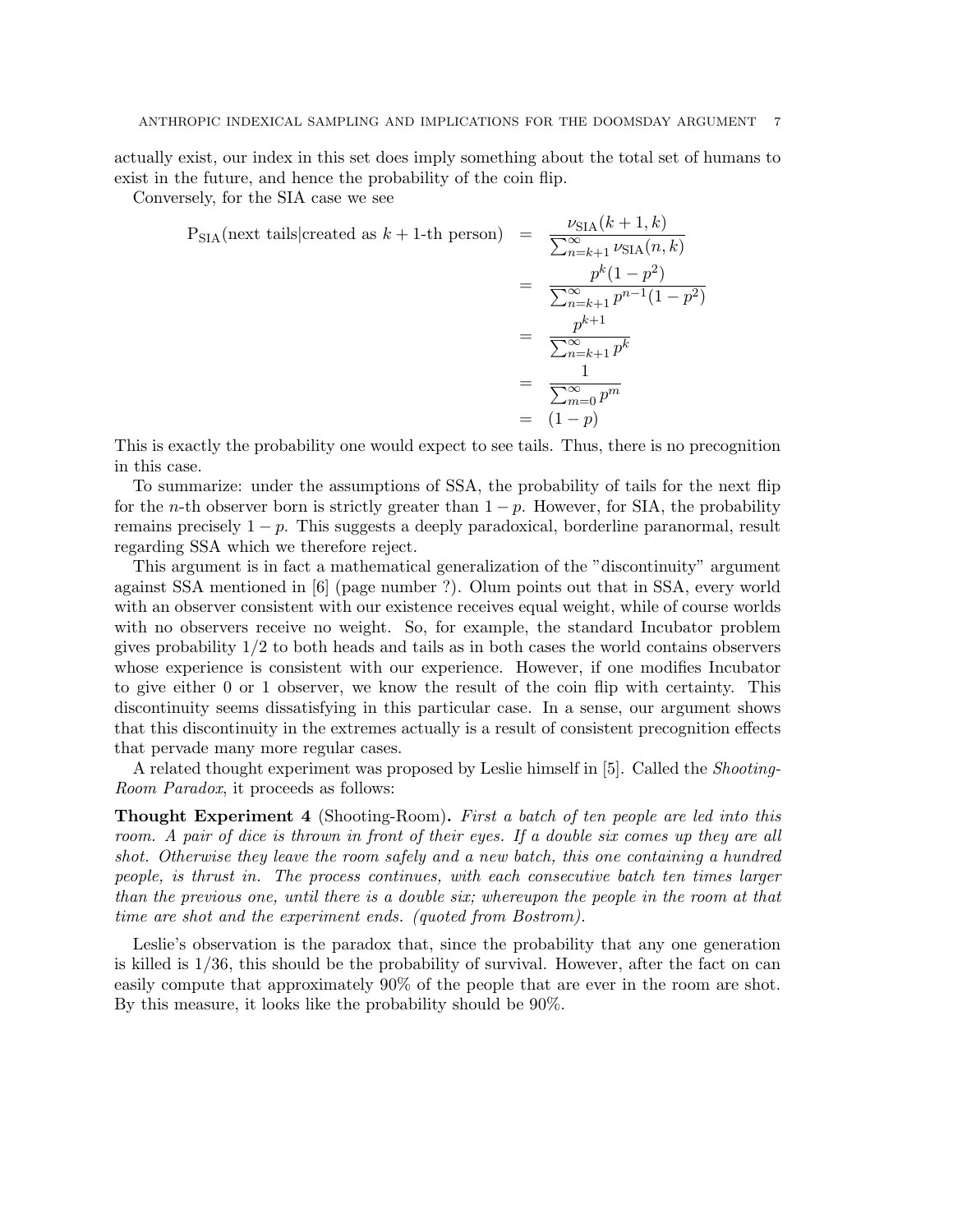There have been a number of papers addressing this paradox (for example ??). Leslie focuses on the appartent paradox caused by the disparity between the proportion of people even in the room that are shot, versus the probability that a specific generation will be shot virtue of the next die roll. This paradox has been thoroughly analyzed elsewhere, and indeed one could reason analogously to the above analysis of Thought Experiment 3 (Geometric Incubator)to land on the correct result of 1/36. Indeed, the number of batches in the room follows a geometric distribution, although the total number in room is different because of the exponential growth of each batch size. To our knowledge, no one has used this to observe that SIA would lead to precognition of the dice rolls, however.

### 3. Three versions of Skynet and Occam's Razor

The Doomsday Argument can be compared to the German Tank Problem. In World War II, the Allied forces wanted to estimate the production capacity of the Wehrmacht – in particular how many tanks the Germans were producing. There were various methods employed, such as traditional spying and reconnaissance. One of the most accurate was a purely statistical method: analyzing the serial numbers on parts in captured German tanks. The basic argument is that, if you capture a single randomly chosen tank and the serial number on the tank is  $n$ , then one could estimate the total population of tanks (which is roughly  $2n$ ). There are easy generalizations to the case of  $k > 1$  tanks having been captured.

The success of this method for estimating various quantities could be taken as a strong argument in favor of SSA and the Doomsday argument. The underlying arguments in both cases are similar. However, we argue that they are actually fundamentally different, as the following thought experiment will show. We take this as another argument in favor of SIA over SSA.

Thought Experiment 5 (Skynet). As in the Terminator film franchise, artificially intelligent robots (Terminators) are attempting to exterminate humanity, led by a central AI Skynet. They are opposed by John Connor, a human. Skynet is capable of creating Terminators using a machine, but the machine that creates them will irrevocably crash with probability  $1-p$  after right before each run (so the probability of a successful run it p). Everybody knows the value of p (both the Terminators and their human foes). The machine has run and generated a number N of Terminators. The machine stamps each Terminator with a sequential serial number. Consider the three scenarios:

- (1) You are John Connor, and are told by a spy that there exists a Terminator with serial number K.
- (2) You are John Connor, and capture a Terminator uniformly sampled from among the population of all Terminators. Its serial number is K.
- (3) You awaken as a Terminator, and observe you have serial number K.

In each case, what are the credences you should assign to the total population of Terminators?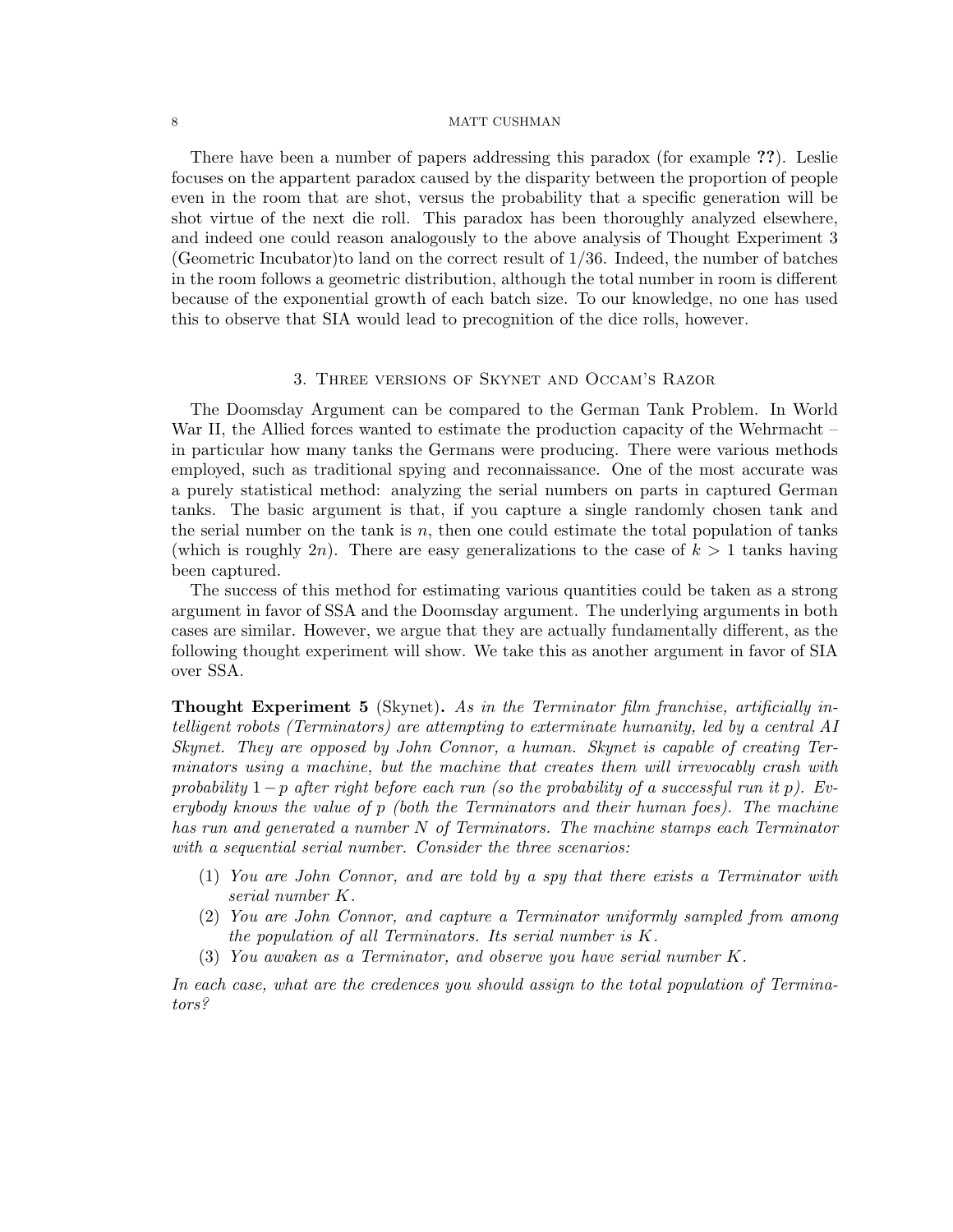Item 3 is really the case of interest: as a Terminator, what should your credences be conditioned on your index? This is analogous to being born a human being and aware of your birth rank being  $k$ . The first two are shed light on the third, however.

In the first case, an outside observer (John Connor) learns only that there are at least K Terminators. There is no other information or context provided. The Terminators are generated by a process that results in a geometric distribution, and again using the memoryless property of such distributions, the distribution of the number of Terminators created after the K-th, conditioned on there being at least  $K$ , is again geometric with the same parameter.

In the second case, the usual arguments from the German tank problem pertain, and we gain more information about the resulting distribution. If we randomly manage to capture the Terminator with serial number  $10^9$ , it seems a lot less likely that there are only 2 more Terminators than if we capture the Terminator with serial number 5. The frequentist approach yields a point estimate of the total population of Terminators of  $2K$ , with a  $95\%$ confidence interval of  $[K, 20K]$ . The Bayesian analysis does not yield a convergent mean, but the distribution can be computed.

Note that capturing a uniformly distributed Terminator with serial number  $K$  entails that there are at least K Terminators. So, more information is revealed to John Connor in Item 2 than in Item 1. In general: knowing that a random variable N exceeds a particular variable K is not the same as knowing a sampled value K from anuniform distribution between 0 and N. The latter strictly entails the former.

Which one is most pertinent for the real case of interest, Item 3? The mathematical argument described in the previous section for Geometric Incubator still pertains, which favors Item 1 over Item 2. Claiming Item 2 is the right model for Item 3 would imply some sort of precognition on the part of the Terminator.

A more universal principle is at work. In the comparison of Item 1 versus Item 2, there is strictly more information revealed to John Connor. The information revealed to the Terminator in Item 3 is compatible with both Item 1 and Item 2, but it's not at all clear why the Terminator would be justified in thinking of himself as having been sampled uniformly as in the case of Item 2. It is certainly the case that we, as part of the Copernican principle, think of ourselves as having each birth rank being equally likely. While this does seems to suggest that we should regard our birth rank as having actually been sampled uniformly from among the observers created, this is an illusion. Each birth rank being equally likely is compatible with both SIA as well as SSA. Yet only SSA entails the additional information, of the sort in Item 2, over and above SIA which is analogous to Item 1. It's not at all evident where this additional information would come from, from the mere fact of having been an observer created with a particular birth rank. Therefore, an argument for the most parsimonious model – "Occam's Razor" – would favor SIA over SSA.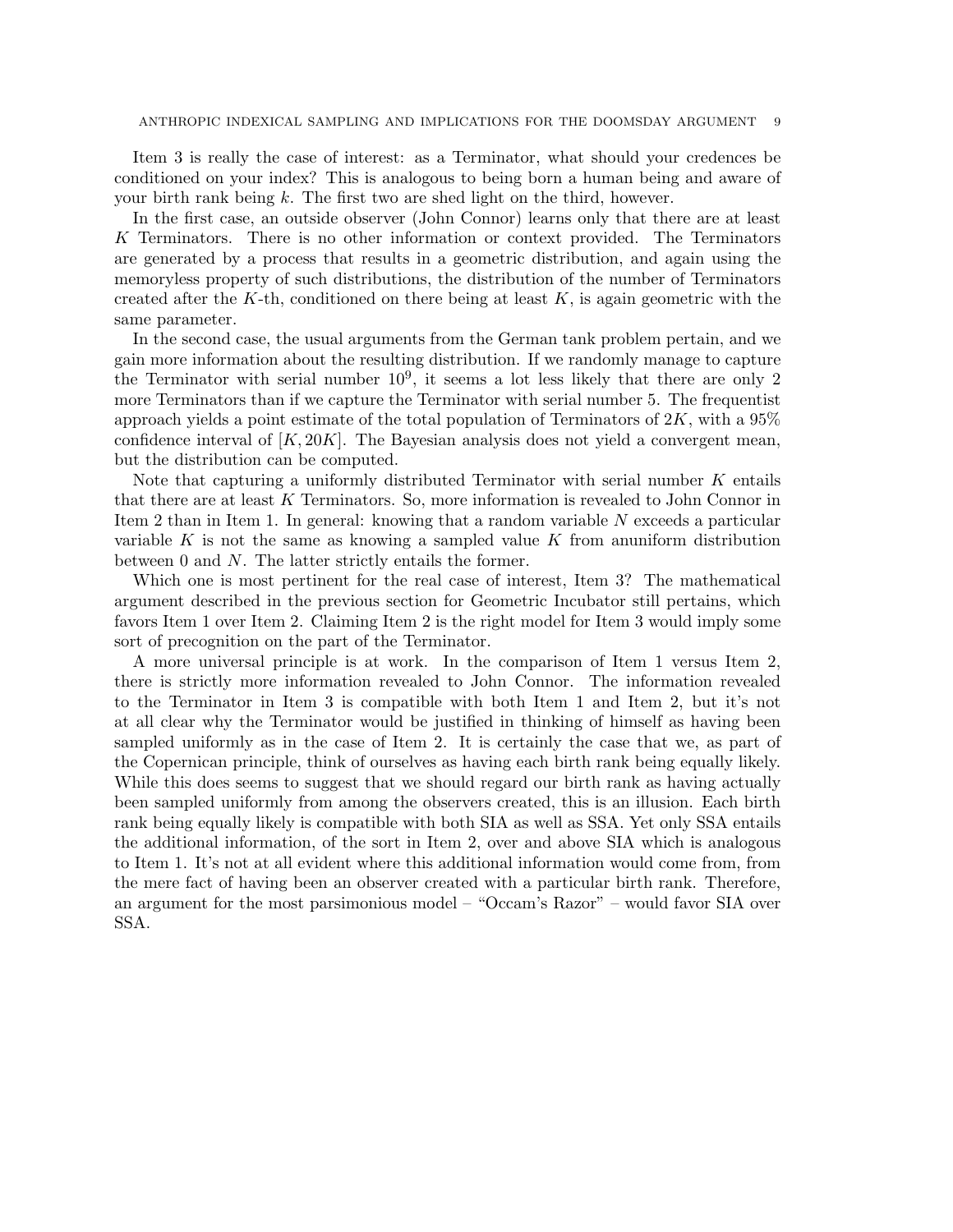### 4. The General Case

We have seen that in the particular case of 3 that there is precognition under the assumptions of SSA and no precognition in the case of SIA. In this section we show that, in general, SIA is the only assignment of probabilities to the sampling space that eliminates precognition.

4.1. **Framework.** We begin with a probability space  $(X, \mathcal{F}, \mu)$ . We think of X as the set of possible *states of the world*, with probabilities given by  $\mu$ . To each state of the world  $x \in X$ , there is a corresponding *total population count*  $N(x) \in \mathbb{N}$ . N is a random variable on X with values in the natural numbers **N**, equal to the total number of observers created in the world-state x. Note,  $N(x)$  may be zero for some x, although we do require it to be finite for almost all  $x$ . For some results below, will need to assume that  $N$  has finite expected value as well.

This data,  $(X, \mathcal{F}, \mu, N)$ , is meant to capture the "objective state" of the universe. By objective state, we mean the observations about the universe that are independent of any particular observer. An observer outside of the system should have credences and be able to reason about these states. We will refer to the observers inside the system as "internal observers" and hypothetical observers outside the system as "external observers". For example, in Incubator, the humans being incubated are internal observers and we (or the machine) would be external observers. External observers share the credences given by  $\mu$ . These external observers might not actually exist in any sense, but rather be a convenient fiction.

Observers within the system (internal observers) should also be able to reason about the objective state of the universe (in other words, assign credences to events such as  $x \in S$  for some  $S \in \mathcal{F}$ ). The states make no reference to any observer specific indexical information (for example, statements like "I am the k-th observer created" cannot be referenced by subset of  $X$ ) and any two rational observers with identical information (whether in or outside the system) would have the same credences on X.

We now introduce a formalism that does allow for reference to internal-observer specific indexical information. The *indexical sampling space* for X is  $Y = \{(x, k) \in X \times \mathbb{N} | k \leq k\}$  $N(x)$ . Intuitively, an element of Y corresponds to a particular internal observer in a particular possible world. The element  $(x, k) \in Y$  is thought of as referring to the  $(k+1)$ st observer created in the world corresponding to x, in which there are  $N(x)$  observers, and we will refer to these elements as *observer-states*. As before, the index k runs from 0 to  $N(x) - 1$  for notational convenience. In contrast to X, an element of Y picks out a particular observer and hence is subjective. Two internal observers would have different credences for subsets of  $Y$ , precisely because the true, underlying state corresponding to those two observers is actually different (they share the same first coordinate in  $X$ , but two different values in  $\{0, \ldots, N(x) - 1\}$  for the second coordinate).

Let  $\pi_X : Y \to X$  be the projection onto the first element. Then  $N \circ \pi_X$  is a random variable from Y to  $\mathbb N$ , which we will also write as simply N. The projection onto the second coordinate  $K: Y \to \mathbb{N}$  is also a N-valued random variable. Formally,  $N(x, k) = N(x)$  and  $K(n, k) = k$ . As mentioned above,  $0 \leq K < N$  everywhere on Y.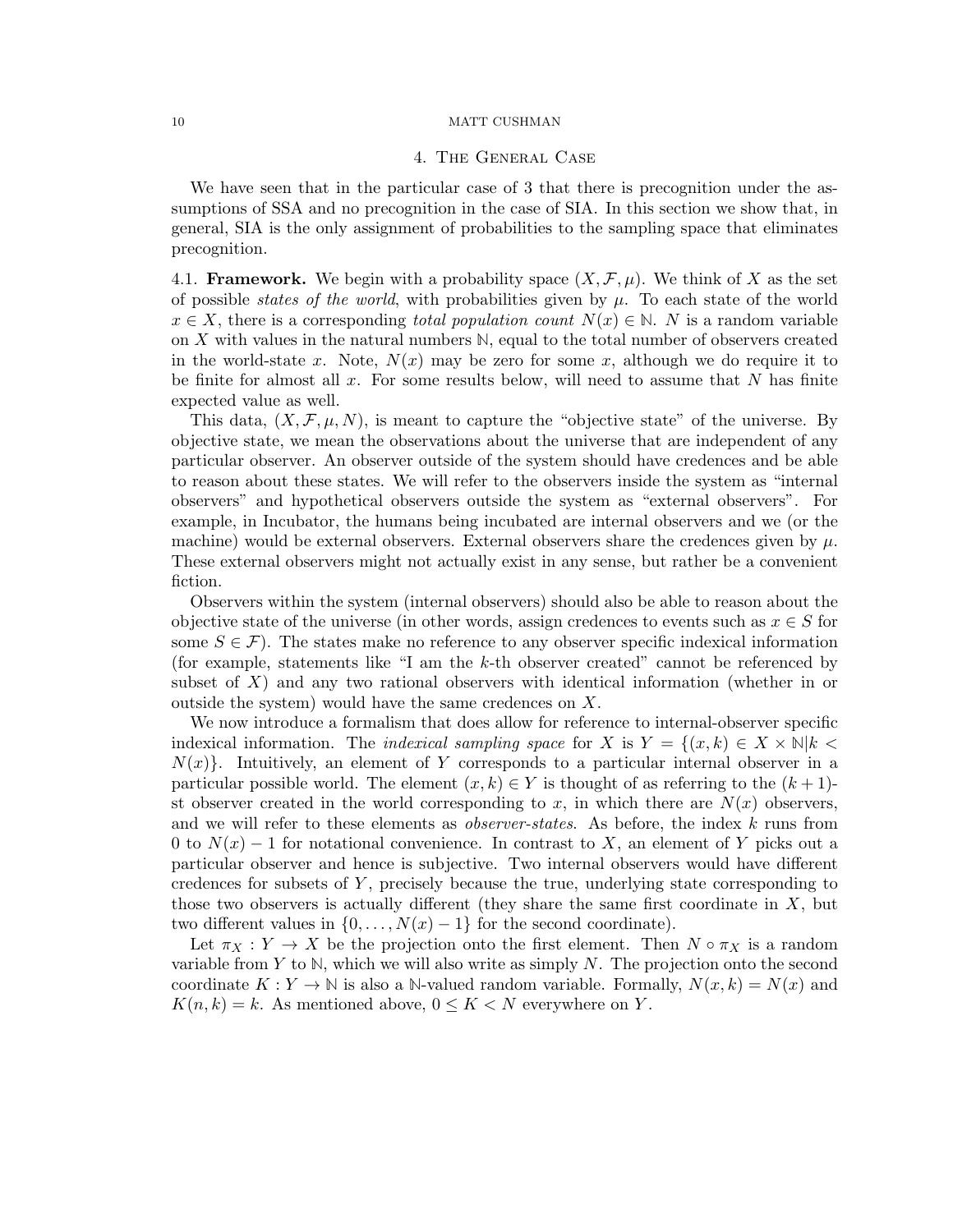In a sense,  $\pi_X$  and K perform complementary functions. The first,  $\pi_X$ , "forgets" all observer-dependent structure and retains only the observer-independent state. Conversely, K only retains the indexical information corresponding to an observer.

We will want to consider events on  $X$  as events on  $Y$  as well. This will enable us to translate between external and internal observers. Internal observers can refer to certain events, namely ones that include indexical information such as "I am observer number 10 created", but every event that an external observer can refer to also makes sense from the perspective of an internal observer. We do this simply by taking the pre-image of the event under the map  $\pi_X$ . For convenience we notate this by  $\tilde{S} = \pi_X^{-1}(S)$  for  $S \in \mathcal{F}$ .

We also define subsets of X and Y by the number and index of observers. The first,  $X_n$  is the set of world-states with n observers, and  $Y_{n,k}$  is the set of k-th indexed observer-states in worlds with n observers.

$$
X_n := N^{-1}(n)
$$
  
= {x \in X | N(x) = n}  

$$
Y_{k,n} := \tilde{X}_n \cap K^{-1}(k)
$$
  
= { $(x, j) \in Y | N(x) = n$  and  $k = j$ }

We want to characterize probability distributions  $\nu$  on Y that capture the intuitive notion of anthropic sampling. The measure  $\nu$  would be defined on the  $\sigma$ -algebra  $\mathcal G$  given by the restriction of the product  $\sigma$ -algebra on  $X \times \mathbb{N}$ , where  $\mathbb{N}$  has the discrete  $\sigma$ -algebra (i.e. the power set  $\sigma$ -algebra, in which every subset of  $\mathbb N$  is measurable). Both projections  $\pi_X$  and K are measurable, hence K and N are random variables on Y.

The probability measure  $\nu$  should capture the credences of an event (i.e. subset  $S \subset Y$ ) that a rational observer would have, knowing the probability distribution  $\mu$  on X and the total population count N.

**Definiton 3** (Anthropic Sampling Distrubition  $\nu$ ). For any (measurable) subset S of Y (i.e.  $S \in \mathcal{G}$ ),  $\nu(S)$  is the credence that an rational internal observer give to the statement that "The world is in state  $x \in X$  and I am observer number  $k \in \mathbb{N}$  for some  $(x, k) \in$  $S$ ", immediately after being created, knowing the probability distribution of  $\mu$  on X and population count random variable N, but prior to any other knowledge being imparted.

The fundamental problem of anthropic reasoning in our language is: starting with  $(X, \mathcal{F}, \mu, N)$  as above, consider the indexical sampling space Y a defined above, hat is the most appropriate probability measure  $\nu$  to put on Y to reflect the credences of an observer y who finds him/herself in a world x sampled from X according to distribution  $\mu$ with population  $N(x)$ . Is this even a well-defined, unique probability distribution?

Merely being a probability distribution on Y puts some constraints on  $\nu$ , but more is needed to fully characterize and capture the notion of Anthropic sampling. The Copernican Principle as defined above (Defintion 2) is one obvious constraint. Restating it formally for this more general framework:

**Definiton 4** (Copernican Principle). For all  $k_0 < n_0 \in \mathbb{N}$  and  $S \in \mathcal{F}$  with  $N(S) = n_0$  (N is constant on S with value  $n_0$ ),  $\nu(K = k_0|S) = 1/n_0$ .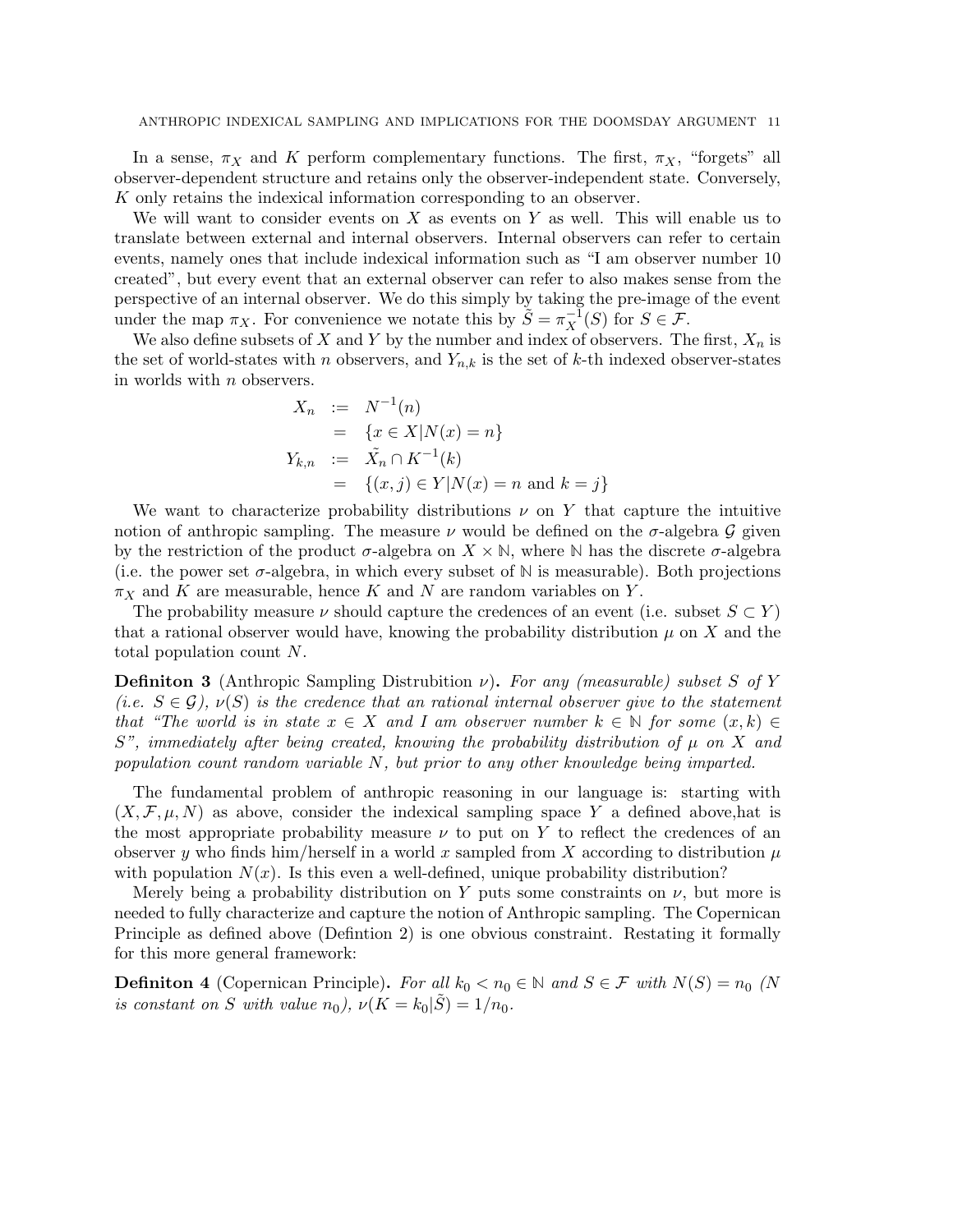In other words: knowing that there are precisely  $n_0$  observers (and perhaps some additional information that refers only to the objective state of the world but nothing referring to our birth rank), then our birth rank is distributed uniformly between 0 and  $n_0 - 1$ .

The Self-Sampling Assumption and Self-Indication Assumption that we discussed earlier both purport to answer this question. We translate them into this new formalism as follows:

**Definiton 5** (Formal Self-Sampling Assumption). Let  $\nu$  be a measure on  $(Y, \mathcal{G})$  that satisfies the Copernican Principle. The (Formal) Self-Sampling Assumption for ν states that the v-measure of a set of world-states is the same as the  $\mu$ -measure, conditioned on there being some observers at all:

$$
\nu_{\text{SSA}}(\tilde{S}) = \mu(S|N > 0)
$$

**Definiton 6** (Formal Self-Indication Assumption). Let  $\nu$  be a measure on  $(Y, \mathcal{G})$  that satisfies the Copernican Principle. The (Formal) Self-Indication Assumption states that the v-measure of a set of world-states is the  $\mu$ -measure weighted by the number of observers in that state, normalized to be a probability measure by the expected number of observers:

$$
\nu_{\text{SIA}}(\tilde{S}) \quad = \quad \frac{\int_S N(x) d\mu(x)}{\int_X N(x) d\mu(x)}
$$

Note that the normalization factor needed in the definition of  $\nu_{\text{SIA}}$  to make it a probability measure is simply the expected number of observers, which we assume is finite.

We will posit another constraint on  $\nu$  that, combined with the Copernican Principle, will fully characterize  $\nu$ . Arguing in a similar manner as in the case of Geometric Incubator, that the "Self-indication assumption" is the only assignment of credences on Y that satisfies this both the Copernican Principle and this additional property.

What is missing beyond the Copernican Principle and the construction of Y itself (which guarantees consistency and that N and K are random variables – are measurable – on Y) is some condition linking  $\mu$  (a measure on X) and  $\nu$  (a measure on Y). The credence of an internal observer ought to be linked to the credence of an external observer when they share "similar information". How can we formalize this intuition? What does it mean for an internal and external observer to have "similar" information?

We formalize this notion as follows: Internal observers should have credences identical to those an external observer would have who learns that the given internal observer has been created (or at least one with that same birth rank has been created). This can be translated into the following condition relating  $\mu$  and  $\nu$ .

**Definiton 7** (No-Precognition Principle). For every event  $S \in \mathcal{F}$  (i.e. referring only to external world-states in  $X$ ) and natural number k, the credence that an internal observer gives to  $\tilde{S}$  knowing only that they are observer number  $k+1$  is the same as the credence that an external observer gives to S knowing only that there are more than k observers. Formally: for all  $S \in \mathcal{F}$  and  $k_0 \in \mathbb{N}$ ,  $\nu(\tilde{S}|K = k_0) = \mu(S|N > k_0)$ .

Why do we refer to this as "no-precognition"? Because if these credences do not agree, then the internal observer gains some additional knowledge about the objective state of the world (reflected in the change in probability measure) beyond that of the external observer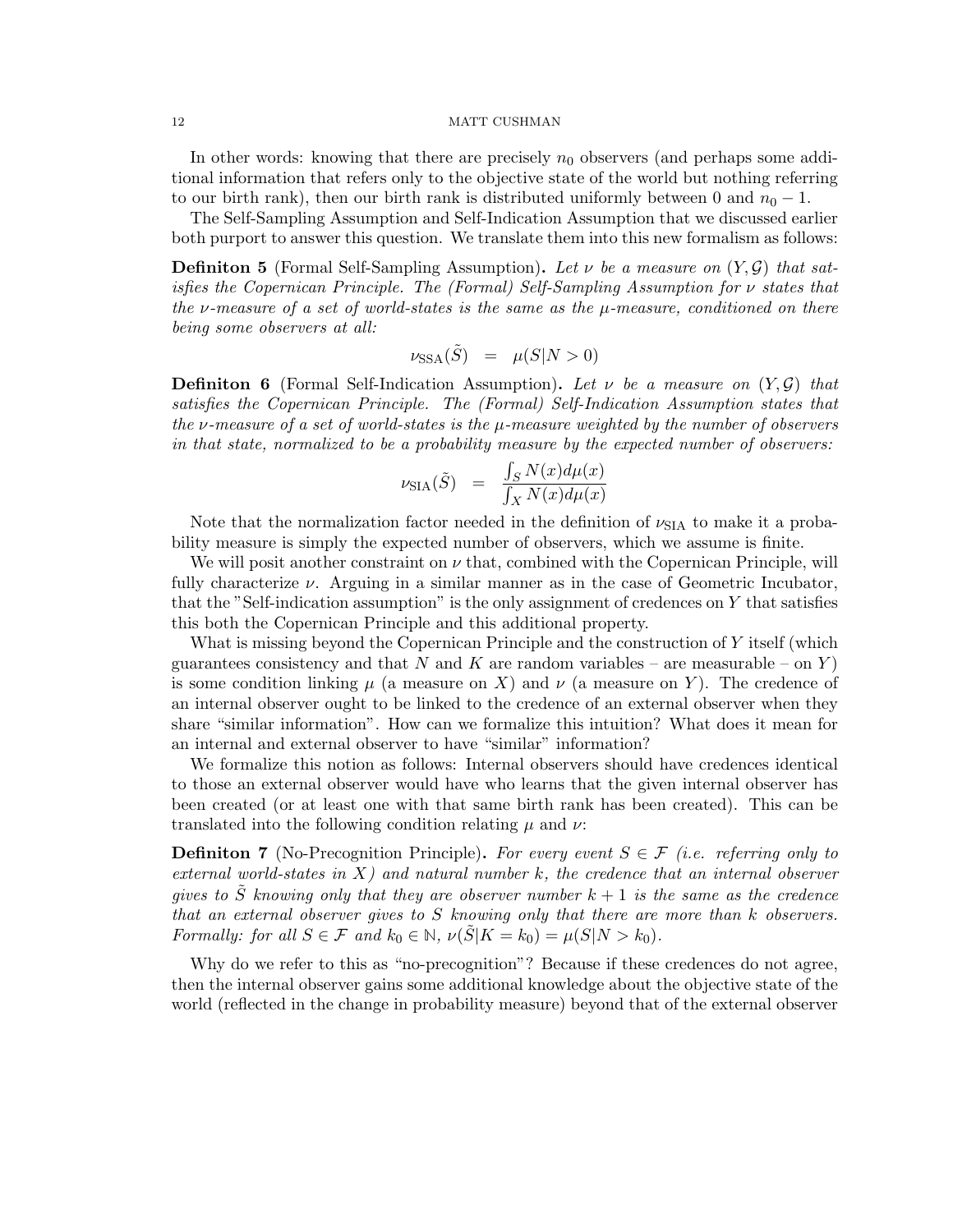merely by virtue of the fact that THEY (as opposed to someone else) is the  $k$ -th internal observer created. This could be literal "pre-cognition" in the sense of foreknowledge, or (if we regard the events as having been determined already) some sort of "extra-sensory perception". Either way, the internal observer has some unexplained, non-natural insight into which  $x \in X$  corresponds to their universe. This is merely a generalization of the observation we made before in Geometric Incubator, where the subjective credence of the next coin flip for the internal observer differs from the credence assigned by the objective observer.

**Theorem 1.** Let  $(X, \mathcal{F}, \mu)$  be a probability space and  $N : X \to \mathbb{N}$  be a random variable as described above. Let  $\lambda$  be the expected population count:  $\lambda = \mathbb{E}_X[N]$ . Construct the indexical sampling space and associated  $\sigma$ -algebra G as above. Consider a probability measure  $\nu$ on  $(Y, \mathcal{G})$ . The following are equivalent:

- (1) Both the No-Precognition Principle (Definition 7) and Copernican Principle (Definition  $\lambda$ ) hold for  $\nu$ .
- (2) For all  $S \in \mathcal{F}$  and  $k_0, n_0 \in \mathbb{N}$  with  $N(S) = \{n_0\} > k_0$ ,  $\nu(S \times \{k_0\}) = \mu(S)/\lambda$
- (3) For all  $T \in \mathcal{G}$ ,  $\nu(T) = \sum_{k=0}^{\infty} \mu(\lbrace x \in X | (x, k) \in T \rbrace)/\lambda$ .
- (4)  $\nu$  is the product measure on  $X \times \mathbb{N}$  (using the counting measure on  $\mathbb{N}$ ) restricted to Y and normalized to have total measure 1 (in other words, to be a probability measure). The normalizing factor is  $1/\lambda$ .
- (5)  $\nu$  satisfies the Self-Indication Assumption (Definiton 6).

*Proof.* The hardest part is to see (1)  $\iff$  (2). Assume that  $\nu$  satisfies the Copernican principle, as that is part of the assumption in both (1) and (2).

Let  $S, n_0, k_0$  be given as in (ii) and assume that the No-Precognition Condition holds for  $\nu$ . We expand both sides of the "no-precogniton" equation. First the left hand side, using the Copernican principle at the second to last equation:

$$
\nu(\tilde{S}|K = k_0) = \frac{\nu(\tilde{S} \wedge (K = k_0))}{\nu(K = k_0)} \n= \frac{\nu(S \times \{k_0\})}{\sum_{n=0}^{\infty} \nu((K = k_0) \wedge (N = n))} \n= \frac{\nu(S \times \{k_0\})}{\sum_{n=0}^{\infty} \nu(K = k_0|N = n)\nu(N = n)} \n= \frac{\nu(S \times \{k_0\})}{\sum_{n=k_0+1}^{\infty} \nu(N = n)/n}
$$

Similarly, for the right hand side we obtain:

$$
\mu(S|N > k_0) = \frac{\mu(S)}{\sum_{n=k_0+1}^{\infty} \mu(N = n)}
$$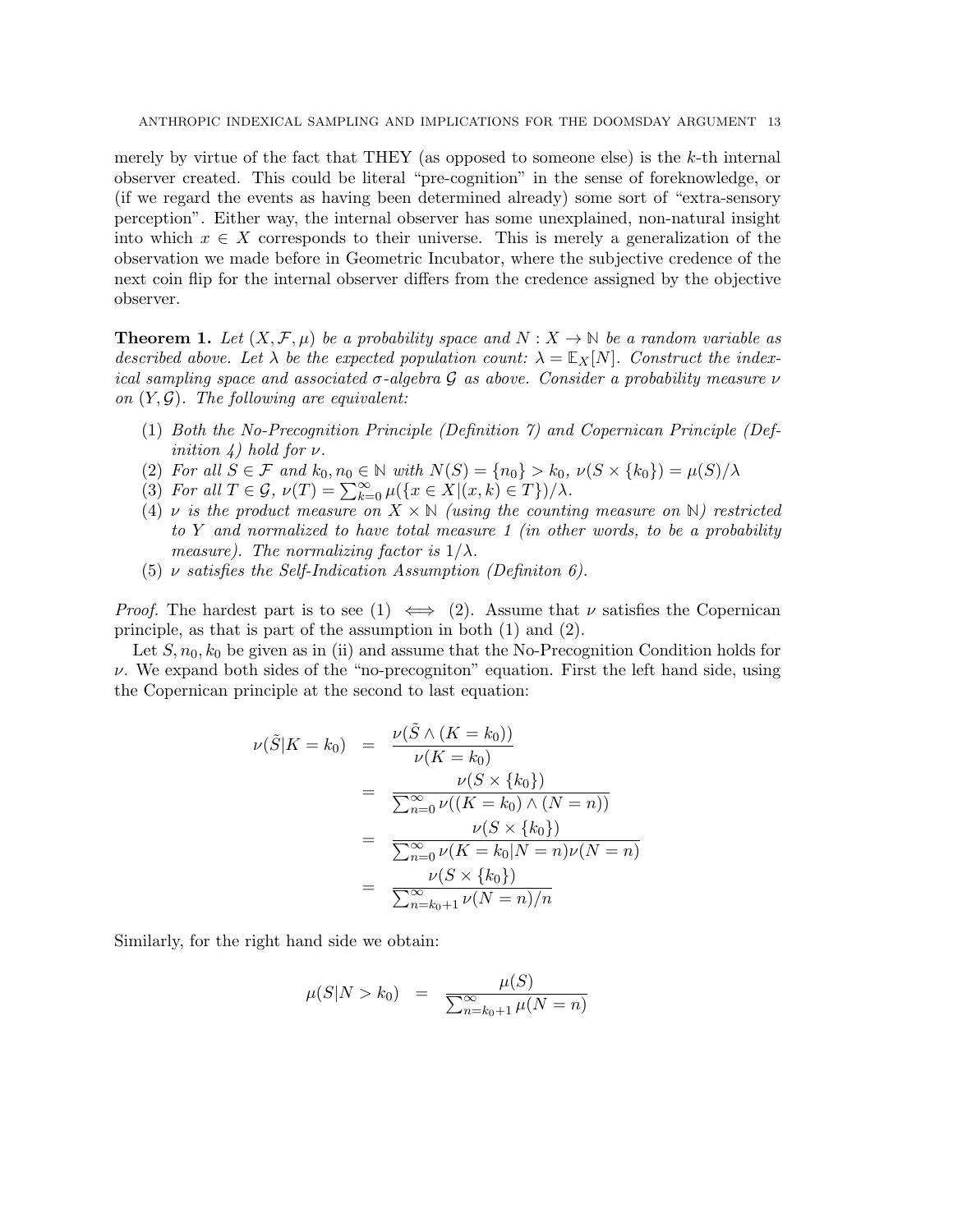Equating both expressions, in order to show (2) it will suffice to prove that:

$$
\sum_{n=k_0+1}^{\infty} \mu(N=n) = \mathbb{E}_X[N] \cdot \sum_{n=k_0+1}^{\infty} \nu(N=n)/n
$$

holds assuming the No-Precognition condition holds.

To see that, we apply the no-precognition property again, this time to  $S = \{N = k_0 + 1\}$ :

$$
\nu(N = k_0 + 1|K = k_0) = \mu(N = k_0 + 1|N > k_0)
$$
  
= 
$$
\frac{\mu((N = k_0 + 1) \land (N > k_0))}{\mu(N > k_0)}
$$
  
= 
$$
\frac{\mu(N = k_0 + 1)}{\sum_{n=k_0+1}^{\infty} \mu(N = n)}
$$

which is also:

$$
\nu(N = k_0 + 1|K = k_0) = \frac{\nu((N = k_0 + 1) \wedge (K = k_0))}{\nu(K = k_0)}
$$

$$
= \frac{\nu((N = k_0 + 1) \wedge (K = k_0))}{\sum_{n = k_0 + 1}^{\infty} \nu((N = n) \wedge (K = k_0))}
$$

$$
= \frac{\nu(N = k_0 + 1)/(k_0 + 1)}{\sum_{n = k_0 + 1}^{\infty} \nu(N = n)/n}
$$

Hence:

$$
\frac{\nu(N = k_0 + 1)/(k_0 + 1)}{\sum_{n = k_0 + 1}^{\infty} \nu(N = n)/n} = \frac{\mu(N = k_0 + 1)}{\sum_{n = k_0 + 1}^{\infty} \mu(N = n)}
$$

Applying Lemma 2 (with  $a_n = \nu(N = n)/n$  and  $b_n = \mu(N = n)$ ) we conclude  $\nu(N = n)$  $(k_0 + 1)/(k_0 + 1) = \gamma \cdot \mu(N = k_0 + 1)$  for all  $k_0$  for some  $\gamma$ . In other words,  $\nu(N = n) =$  $\gamma n\mu(N = n)$  for all  $n \in \mathbb{N}$  (we get the  $n = 0$  case because obviously  $\nu(N = 0)$  is  $0$  – there are no observers in worlds with  $N = 0$ , therefore the probability that an observer is in such a world is 0). Summing and taking the ratio, we see

$$
\gamma = \frac{\sum_{n=0}^{\infty} \nu(N = n)}{\sum_{n=0}^{\infty} n\mu(N = n)}
$$
  
= 1/E<sub>X</sub>[N]

Hence (2) holds.

To see that (2) implies (1), we can essentially just work the same computation in reverse. Assume (2). Using the same expansion of the left and right hand sides of the No-Precognition equation as before: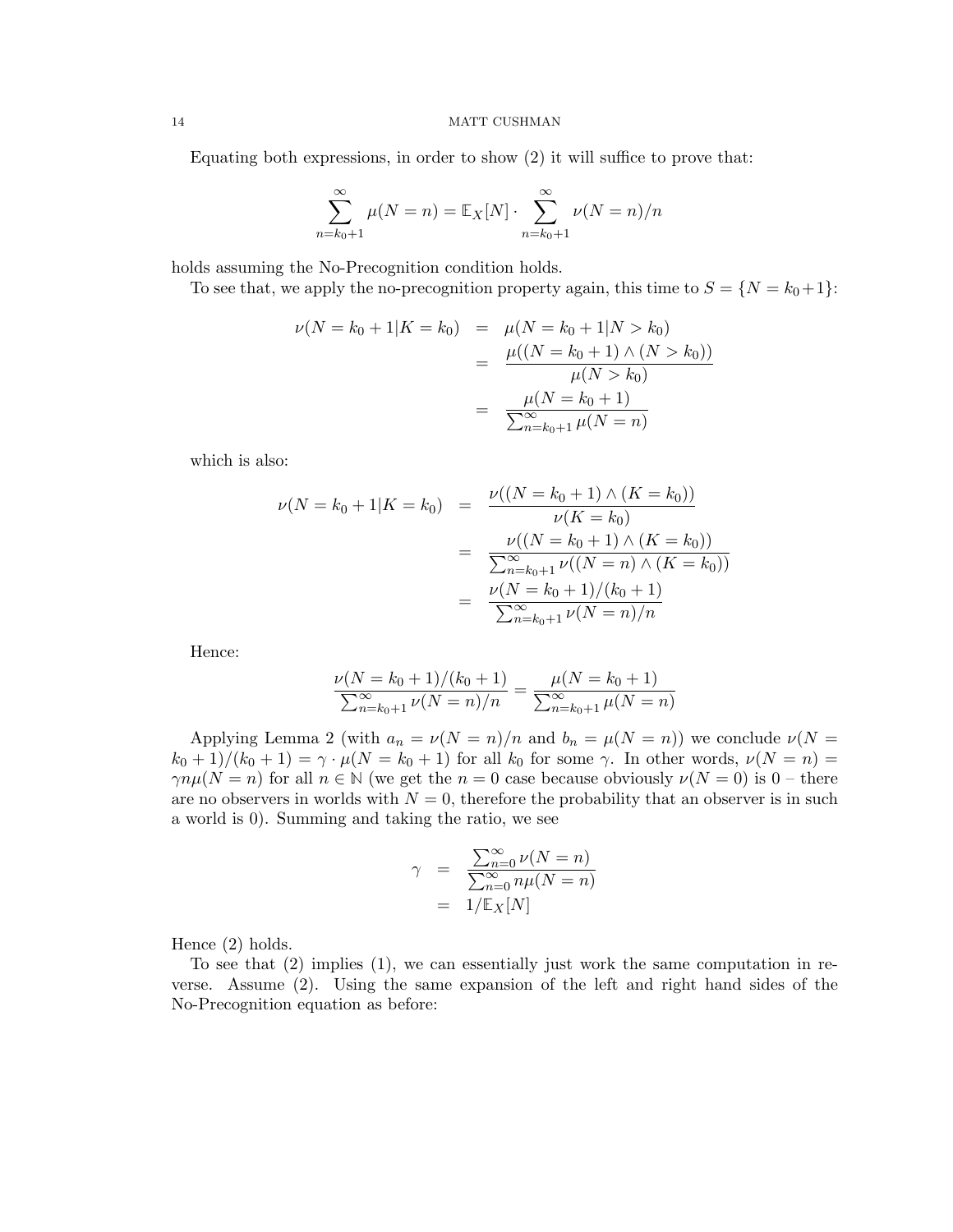$$
\mu(S|N > k_0) = \frac{\mu(S)}{\sum_{n=k_0+1}^{\infty} \mu(N = n)}
$$
  

$$
\nu(\tilde{S}|K = k_0) = \frac{\nu(S \times \{k_0\})}{\sum_{n=k_0+1}^{\infty} \nu(N = n)/n}
$$

Thus, it suffices to prove that

$$
\nu(S \times \{k_0\}) = \frac{\sum_{n=k_0+1}^{\infty} \nu(N=n)/n}{\sum_{n=k_0+1}^{\infty} \mu(N=n)} \mu(S)
$$

Applying (2) this reduces to

$$
\lambda = \frac{\sum_{n=k_0+1}^{\infty} \nu(N=n)/n}{\sum_{n=k_0+1}^{\infty} \mu(N=n)}
$$

To see this, we apply (2) again to the event  $\{N = n\}$  so that for each  $k < n$  we have  $\nu((N = n) \wedge (K = k)) = \mu(N = n)/\lambda$ . Adding up the *n* disjoint cases as k runs over  $\{0, \ldots, n-1\}$  we obtain  $\nu(N = n) = n\mu(N = n)/\lambda$ . Diving both sides by n and summing over  $n > k_0$  we obtain our result.

(2)  $\iff$  (3): To see  $\implies$ , decompose  $T \in \mathcal{G}$  into slices of the form  $T_{n,k} = T \cap Y_{n,k}$ . Using  $(2)$  we compute the  $\nu$ -measure of slice and the sum using countable additivity. For the other direction, (2) is just a special case of (3).

- $(3) \iff (4)$ : This is the definition of product measure.
- (3)  $\iff$  (5): This is the definition of the Self-Indication Assumption.

 $\Box$ 

#### 5. The Presumptuous Philosopher Redux

We've seen that SSA entails precognition in the case of the geometric incubator, while SIA does not. However, essentially a similar criticism has been leveled against SIA in the past: the presumptuous philosopher paradox referred to above (Thought Experiment 2). By weighing the probability of possible world-states by the number of internal observers, it seems to create information from nothing. For instance, wouldn't SIA force us to believe our universe has infinity many observers?

How to resolve this apparent paradox? We would argue the issue is with an inherent ambiguity in the statement of the problem. Consider the following events and specified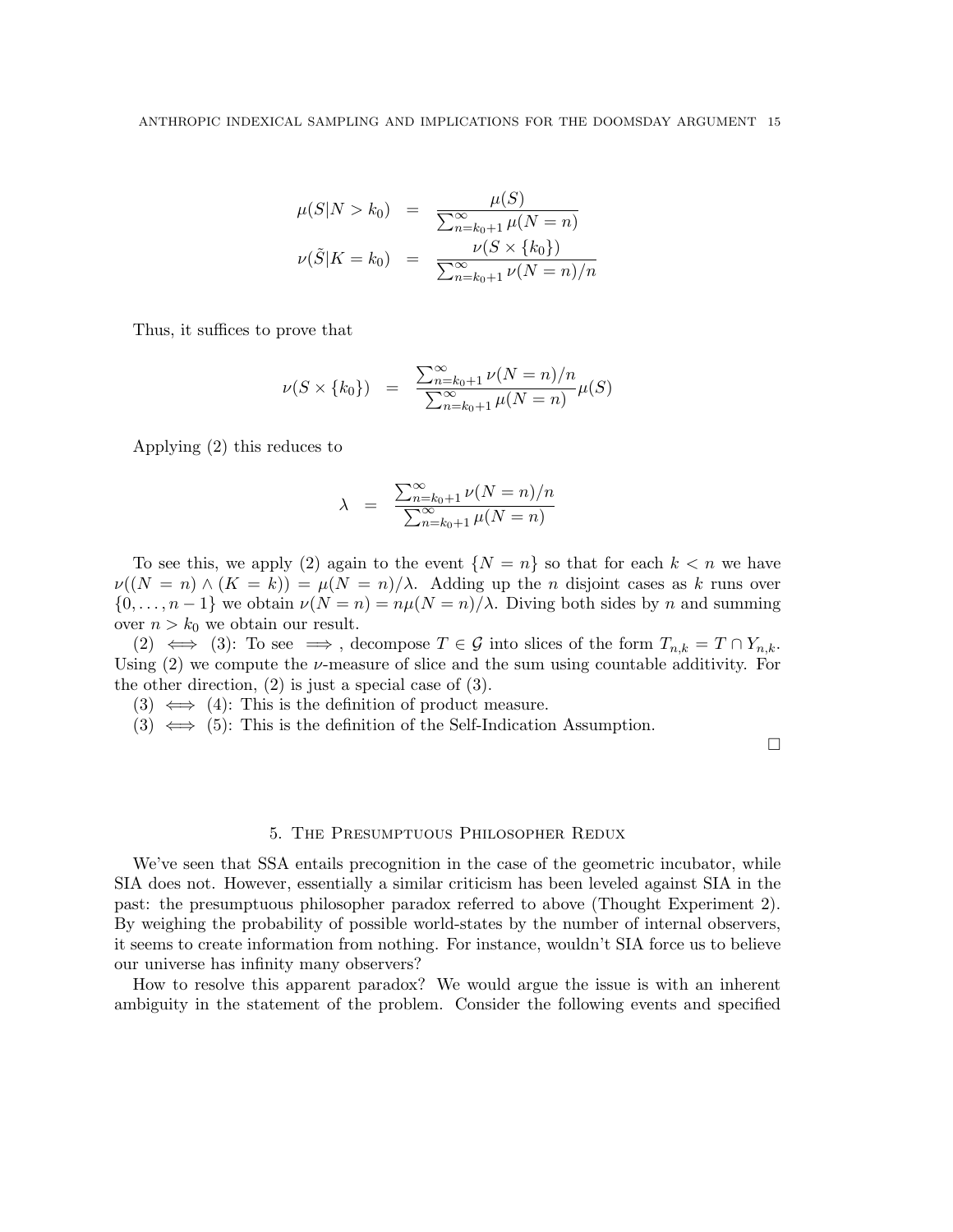conditional probabilities from the statement of the Presumptuous Philosopher:

 $T1 =$  There are a total of a trillion trillion  $(10^{24})$  observers  $T2 =$  There are a total of a trillion trillion trillion  $(10^{36})$  observers  $ME = I$  exist, and am observer number 60 billion  $E$  = All of experimental and theoretical physics considered by the scientist  $pr\{T1|E\} = 0.5$  $pr{T2|E} = 0.5$ 

Translated it our language:  $X = T1 \cup T2$ ,  $N(T1) = 10^{24}$ ,  $N(T2) = 10^{36}$  (meaning that N is constant on each of these subsets of X), and  $K = 60 \cdot 10^9$ .

There are multiple interpretations of the probabilities given in the problem statement. Do we consider these events as being events on some external probability space like  $(X, \mu)$ in our framework above, or should they be considered as events on the indexical sampling space Y equipped with the only  $\nu$  that fits our No-Precognition assumption? Essentially,  $\chi$  does the physics  $E$  that determines that the two outcomes are equally likely already account for our observation  $ME$ , or does it not?

In the first case, in which the evidence  $E$  does include the observation that we are among the first trillion trillion observers, further conditioning on this fact yields nothing. So, there is no Nobel prize awaiting the philosopher and the probabilities remain the same.

In the second case, with  $E$  regarded as an event in the underlying, objective space  $X$ , we do in fact get a shift of probabilities. The computation exactly matches Bostrom's original computation.

However, this is assuming that the physicists somehow computed some completely objective a priori probability that assigns equal weights to these very different populations of observers. Recall the proper interpretation of the indexical information contained in  $ME$ from Definition 3 above. The evidence in  $ME$  is the most concrete, immediate evidence we have available to us. However, the second case asks us to discard this, and is derived as if we are standing apart from the system. Our thesis is that all reasoning must occur as probabilities on  $Y$ , not on  $X$ . Otherwise, we will be vulnerable to belief in precognition as described above.

Another way of thinking of the same issue: suppose we were given E but not our birth rank K. Assume that, in the absence of knowing our birth rank, the evidence  $E$  is still such that we consider T1 and T2 equally credible. Then, through advancements in the fields of anthropology and archeology, we discover  $ME$ , that our birth rank is 60  $\cdot 10^9$ . In this case, it is SSA that would dictate that the probabilities should shift and more heavily weight T1 (this is simply The Doomsday Argument). It seems just as unlikely for this shift to occur, as the prior one.

### 6. Empirical Doomsday

We have argued above in favor of SIA over SSA. Does this entirely eliminate the Doomsday Argument? While it does appear to eliminate the Carter-Leslie (and Gott) style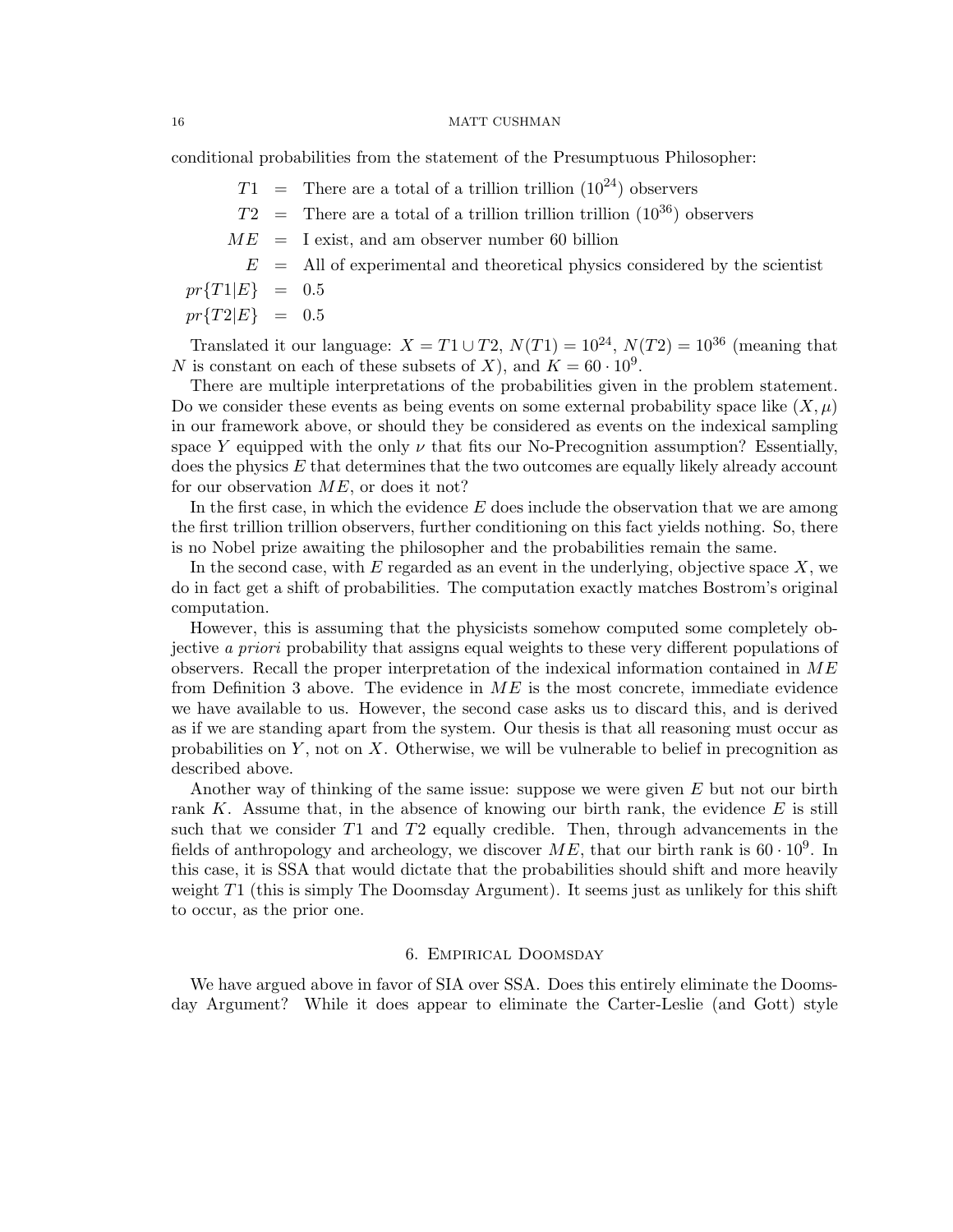ANTHROPIC INDEXICAL SAMPLING AND IMPLICATIONS FOR THE DOOMSDAY ARGUMENT 17

Doomsday Argument, an empirically grounded Doomsday Argument can be made in this framework. This new Doomsday Argument is intuitively plausible, as it is based on specific observational evidence about the world and population of observers. The specifics rely on a number of modeling assumptions about statistical distributions of life in the universe. While the true distributions are presumably analytically intractable and impossible to estimate reliably, we can glean some general observations using toy models.

The fundamental idea is that each class of observer would have a total population throughout its history sampled from some probability distribution, which itself unknown. By observing one's population rank, and observer can make inferences about this unknown parameter, and hence the distribution of the total population.

For example, consider a model of the total population distributed according to a geometric distribution (again, just as in Geometric Incubator), n Geom $(p)$  for some  $p \in (0,1)$ . The parameter  $p$  itself is unknown, but is distributed according to some other probability distribution. Then, being born at some rank k in the history of the life form – in other works, observing that  $n \geq k$  – enables us to make some inferences about p. Then, these inferences in turn enable further inferences about the ultimate size of the population  $n$ .

For example, suppose  $p$  is distributed uniformly in the interval  $(0, 1)$  and we observe our birth rank is k. From the definition of geometric distribution:

$$
(1) \t\t\t P[n \ge k|p] = p^k
$$

The unconditional probability that  $n \geq k$  is then

$$
\int_0^1 p^k dp = \left. \frac{p^{k+1}}{(k+1)} \right|_{p=0}^1 = 1/(k+1)
$$

Thus, if we let  $f(p|n \geq k)$  be the pdf of p after making this observation, and  $f(p)$  $\mathbb{1}_{(0,1)}(p)$  the pdf of the uniform distribution for  $p \in (0,1)$ , we find:

(2) 
$$
f(p|n \ge k) = \frac{P[n \ge k|p]}{P[n \ge k]} f(p)
$$

$$
(3) \qquad \qquad = \quad (k+1)p^k
$$

Thus, the probability that we will see at least  $m$  more members of our population is

(4) 
$$
\mathbf{P}\left[n \ge k + m | n \ge k\right] = \int_0^1 p^m (k+1) p^k dp
$$

$$
(5) \qquad \qquad = \frac{k+1}{m+k+1}
$$

As  $k \to \infty$ , this probability approaches 1. Hence, if we've already observed a very large population, we may then suppose that it's likely that a large number of future population members are coming.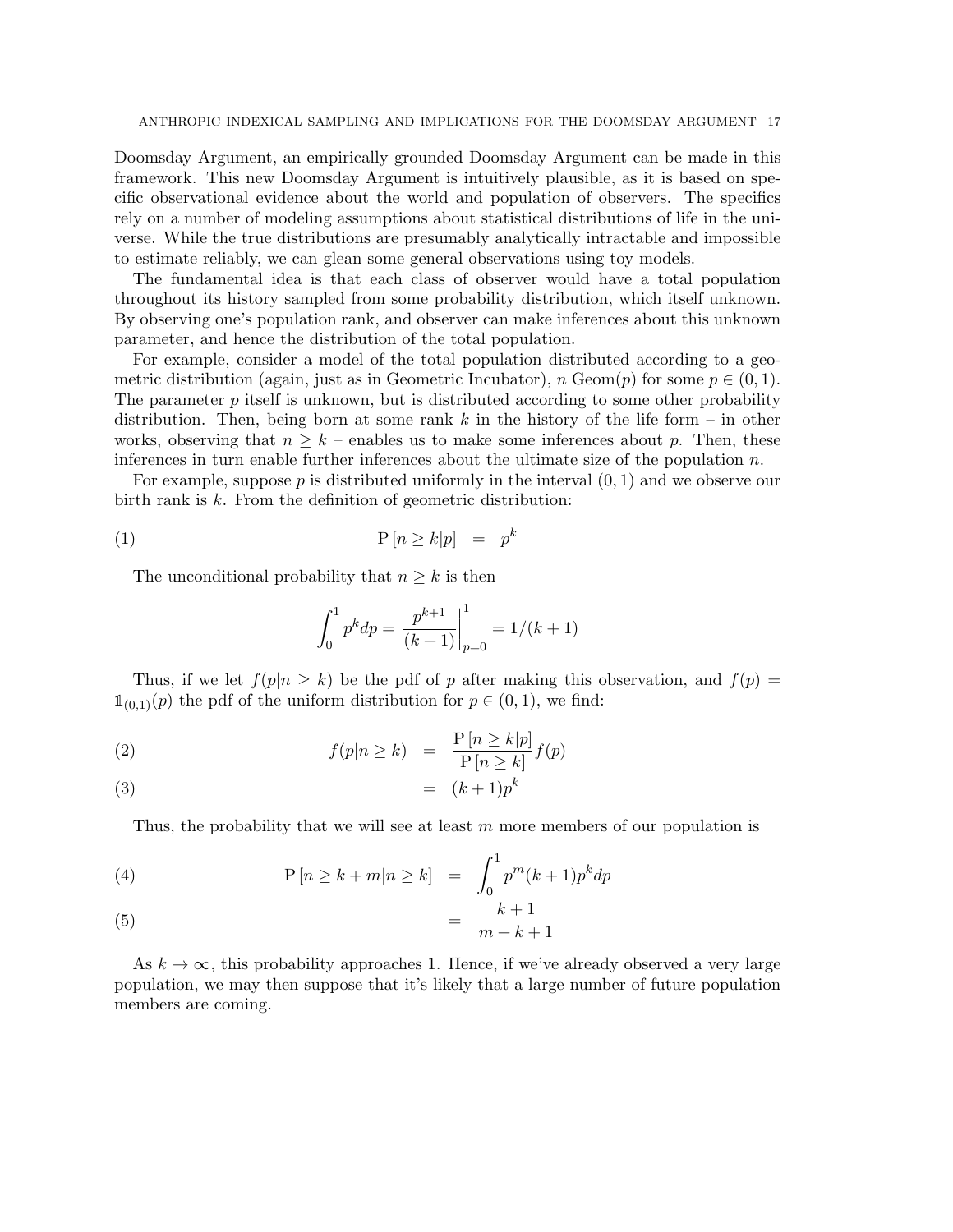As an aside, we should note that in this model the total population has infinite mean. We have:

$$
\mathbb{E}[n] = \int_0^1 \mathbb{E}[n|p] \, dp
$$
  
= 
$$
\int_0^1 \frac{p}{1-p} \, dp
$$
  
= 
$$
\int_0^1 \frac{1}{1-p} - \frac{1-p}{1-p} \, dp
$$
  
= 
$$
\ln(1-p) - 1\Big|_0^1
$$

which does not converge. This peculiar property of this particular distribution is not important for the argument, and many distributions with finite moments would work just as well. For example, the same results hold if we instead model  $p$  as being sampled uniformly from the interval  $(0, q)$  for some fixed  $q < 1$ .

## 7. Mathematical Lemmas

Lemma 1. Let  $p \in (0,1)$ . Then

$$
\sum_{k=0}^{\infty} p^k = \frac{1}{1-p}
$$
  

$$
\sum_{k=n}^{\infty} p^k = \frac{p^n}{1-p}
$$
  

$$
\sum_{k=n}^{\infty} kp^k = \frac{n(1-p)p^n + p^{n+1}}{(1-p)^2}
$$

*Proof.* The first two are simply geometric sequences. For the third, let  $x = \sum_{k=n}^{\infty} kp^k$ .

$$
(1-p)x = \sum_{k=n}^{\infty} kp^k - \sum_{k=n}^{\infty} kp^{k+1}
$$
  
=  $np^n + \sum_{k=n+1}^{\infty} kp^k - \sum_{k=n+1}^{\infty} (k-1)p^k$   
=  $np^n + \sum_{k=n+1}^{\infty} p^k$   
=  $np^n + \frac{p^{n+1}}{1-p}$   
=  $\frac{n(1-p)p^n + p^{n+1}}{1-p}$